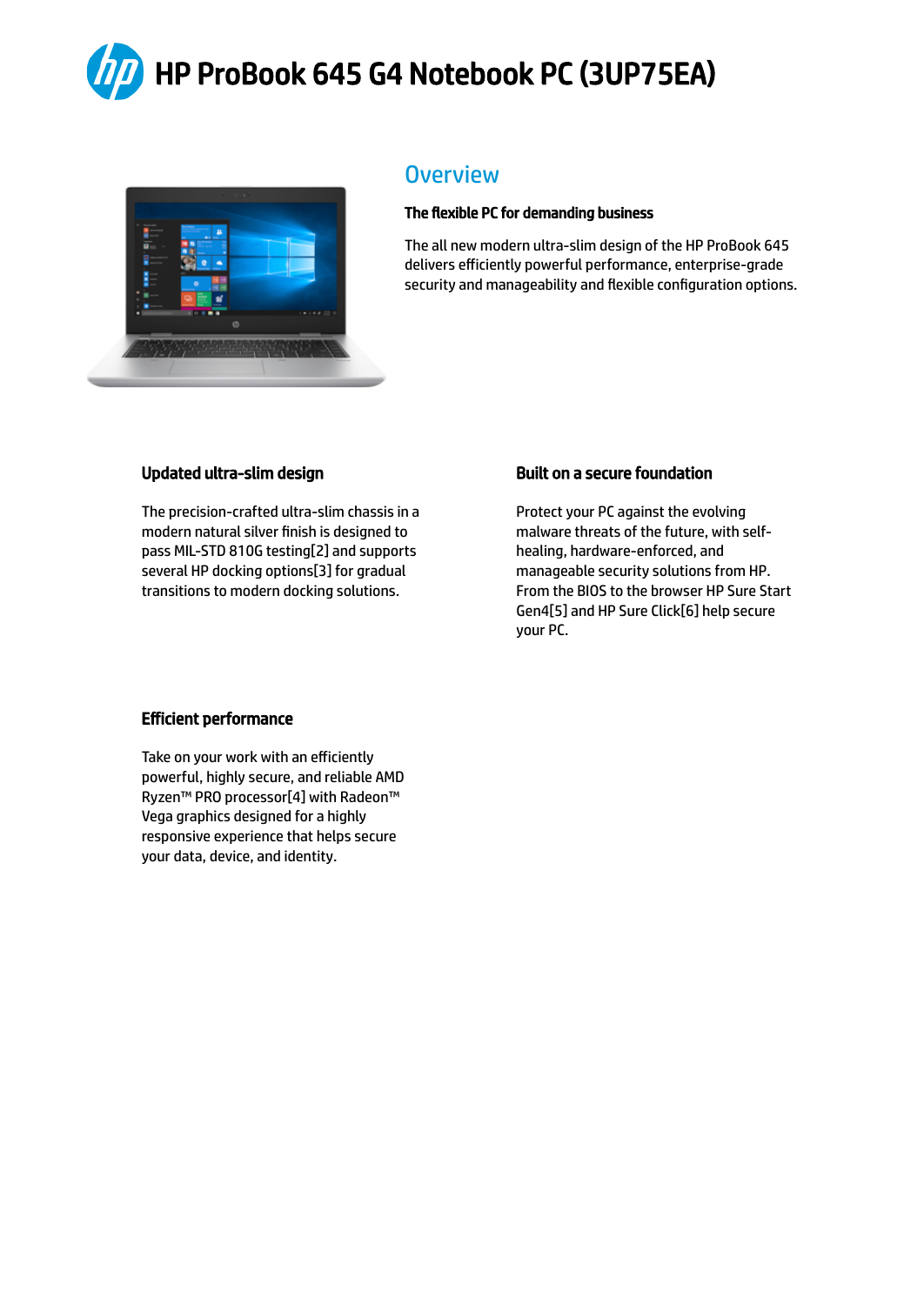#### Let nothing stand in your way

Power through your day with Windows 10 Pro[1] and the powerful security, collaboration and connectivity features from HP.

#### Preserve your privacy

Never wonder if someone is watching you with the added peace-of-mind that comes from the integrated HP Privacy Camera[7], with a physical shutter to protect from malicious surveillance.

#### Firmware level protection

Protect your PC with the hardware-enforced selfhealing protection of HP Sure Start Gen4[5] that automatically recovers the BIOS.

#### **Browse confidently**

Help protect your PC from websites and in-browser .pdf files infected with malware, ransomware, or viruses with HP Sure Click[6].

#### Protect your data with multi-factor authentication

Fortify your security by using multiple factors of authentication including passwords and optional fingerprint recognition[3].

#### Speed up the basics of IT management

The HP Manageability Integration Kit Gen2[9] helps speed up image creation and management of hardware, BIOS, and security through Microsoft System Center Configuration Manager.

[2] MIL STD 810G testing is pending and is not intended to demonstrate fitness for U.S. Department of Defense contract requirements or for military use. Test results are not a guarantee of future performance under *these test conditions. Accidental damage requires an optional HP Accidental Damage Protection Care Pack.*

*[3] Sold separately or as an optional feature.*

*[4] Multi-core is designed to improve performance of certain software products. Not all customers or software applications will necessarily benefit from use of this technology. Performance and clock frequency will vary depending on application workload and your hardware and software configurations. AMD's numbering is not a measurement of clock speed.*

[5] HP Sure Start Gen4 is available on HP ProBook products equipped with Intel® or AMD 8th generation *processors.*

*[6] HP Sure Click is available on select HP platforms and supports Microsoft® Internet Explorer, Google Chrome, and Chromium™. Supported attachments include Microsoft Office (Word, Excel, PowerPoint) and PDF files in read only mode. Check http://h20195.www2.hp.com/v2/GetDocument.aspx?docname=4AA7- 0922ENW for all compatible platforms as they become available.*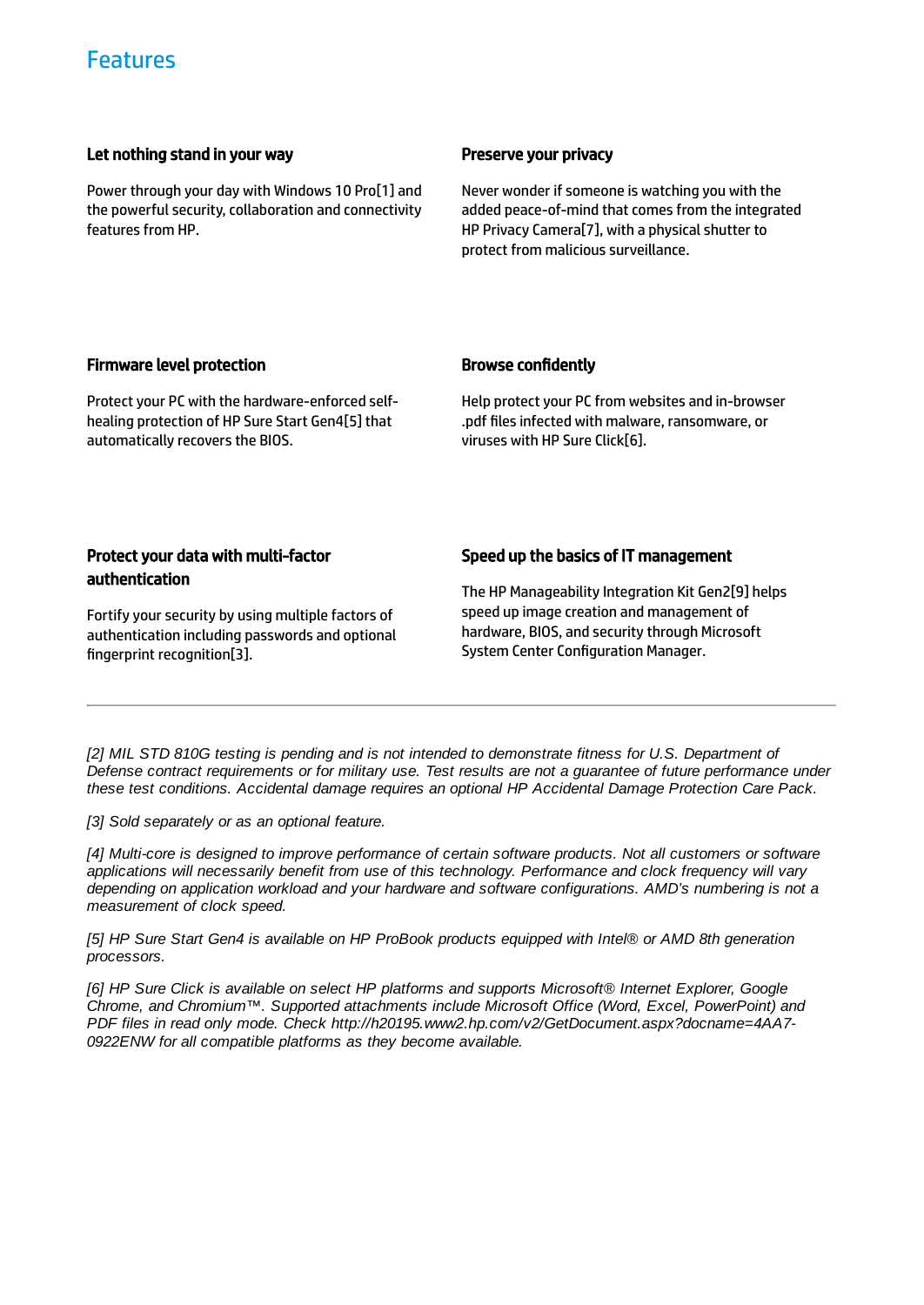# Specifications

| <b>Memory Slots</b>                          | 2 SODIMM                                                                                                                                                                                                                                                                                                                                                                                                                                                                                                                            |
|----------------------------------------------|-------------------------------------------------------------------------------------------------------------------------------------------------------------------------------------------------------------------------------------------------------------------------------------------------------------------------------------------------------------------------------------------------------------------------------------------------------------------------------------------------------------------------------------|
| <b>Display</b>                               | 35.56 cm (14") diagonal FHD IPS eDP LED-backlit touch screen, 220<br>cd/m <sup>2</sup> , 45% sRGB (1920 x 1080); 35.56 cm (14") diagonal FHD IPS eDP<br>anti-glare LED-backlit, 220 cd/m <sup>2</sup> , 45% sRGB (1920 x 1080); 35.56 cm<br>(14") diagonal HD SVA eDP anti-glare LED-backlit, 220 cd/m <sup>2</sup> , 45% sRGB<br>$(1366 \times 768)$                                                                                                                                                                               |
| <b>Display</b>                               | 14" diagonal FHD IPS eDP LED-backlit touch screen, 220 cd/m <sup>2</sup> , 45% sRGB<br>(1920 x 1080); 14" diagonal FHD IPS eDP anti-glare LED-backlit, 220<br>cd/m <sup>2</sup> , 45% sRGB (1920 x 1080); 14" diagonal HD SVA eDP anti-glare LED-<br>backlit, 220 cd/m <sup>2</sup> , 45% sRGB (1366 x 768) <sup>[11,12,14,15]</sup>                                                                                                                                                                                                |
| Display size (diagonal)                      | 35.56 cm (14")                                                                                                                                                                                                                                                                                                                                                                                                                                                                                                                      |
| Display size (diagonal)                      | 14"                                                                                                                                                                                                                                                                                                                                                                                                                                                                                                                                 |
| <b>Audio features</b>                        | HD audio, dual speakers, dual array microphone                                                                                                                                                                                                                                                                                                                                                                                                                                                                                      |
| Minimum dimensions ( $W \times D \times H$ ) | 34 x 24 x 2.09 cm                                                                                                                                                                                                                                                                                                                                                                                                                                                                                                                   |
| Minimum dimensions ( $W \times D \times H$ ) | 13.4 x 9.5 x 0.83 in                                                                                                                                                                                                                                                                                                                                                                                                                                                                                                                |
| Weight                                       | Starting at 1.73 kg<br>(Weight will vary by configuration.)                                                                                                                                                                                                                                                                                                                                                                                                                                                                         |
| Weight                                       | Starting at 3.8 lb<br>(Weight will vary by configuration.)                                                                                                                                                                                                                                                                                                                                                                                                                                                                          |
| <b>Ports</b>                                 | 1 USB 3.1 Type-C™ (charging); 3 USB 3.1 Gen 1 (1 charging); 1 HDMI 1.4; 1<br>RJ-45; 1 VGA; 1 headphone/microphone combo; 1 AC power; 1 docking<br>connector<br>(Cables are not included.)                                                                                                                                                                                                                                                                                                                                           |
| <b>Expansion slots</b>                       | 1 microSD                                                                                                                                                                                                                                                                                                                                                                                                                                                                                                                           |
| Power                                        | 45 W USB Type-C™ adapter; 65 W USB Type-C™ adapter; HP Smart 45 W<br>External AC power adapter; HP Smart 65 W External AC power adapter; HP<br>Smart 45 W 2-prong External AC power adapter <sup>[33]</sup>                                                                                                                                                                                                                                                                                                                         |
| <b>Management features</b>                   | HP Driver Packs; HP System Software Manager (SSM); HP BIOS Config<br>Utility (BCU); HP Client Catalog; HP Manageability Integration Kit Gen2;<br>Ivanti Management Suite <sup>[20,21,22]</sup>                                                                                                                                                                                                                                                                                                                                      |
| <b>Security management</b>                   | Absolute persistence module; HP BIOSphere Gen4; HP DriveLock and<br>Automatic DriveLock; HP Fingerprint Reader; HP Password Manager; HP<br>Secure Erase; Microsoft Security Defender; Power-on authentication;<br>Preboot authentication; TPM 2.0 embedded security chip shipped with<br>Windows 10 (Common Criteria EAL4+ Certified); HP Sure Click; HP Wireless<br>Wakeup; HP Client Security Gen4; RAID configurations; HP Sure Start<br>Gen4 <sup>[23,24,25,26,27,28,29,30,31]</sup>                                            |
| <b>Warranty</b>                              | HP Services offers 3 year and 1 year limited warranties and 90 day<br>support options depending on country. Long Life batteries which will have<br>same 1 year or 3 year limited warranty as the platform. On-site service<br>and extended coverage is also available. HP Care Pack Services are<br>optional extended service contracts that go beyond the standard limited<br>warranties. To choose the right level of service for your HP product, use<br>the HP Care Pack Services Lookup Tool at: http://www.hp.com/go/cpc [35] |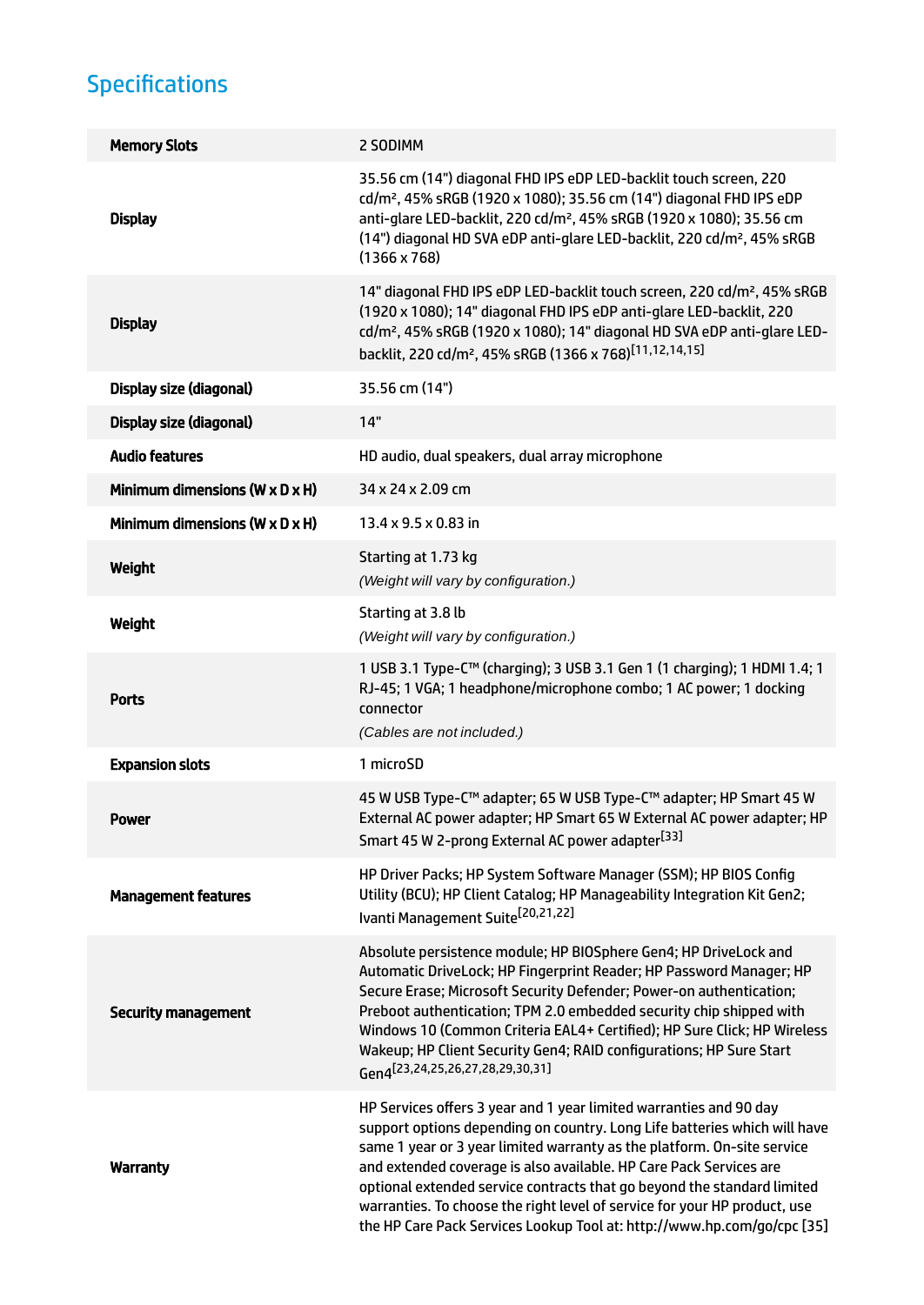### **Additional specifications**

| Accessories                  | HP Thunderbolt Dock 2UK37AA; HP UltraSlim Docking Station D9Y32AA;<br>HP USB-C Mini Dock 1PM64AA; HP Power Bank N9F71AA; HP USB-C NB<br>Power Bank 1TZ86AA |
|------------------------------|------------------------------------------------------------------------------------------------------------------------------------------------------------|
| Battery life note            | Battery is internal and not replaceable by customer. Serviceable by<br>warranty.                                                                           |
| Legal tagline                | HP recommends Windows 10 Pro.                                                                                                                              |
| <b>MDA key selling point</b> | Windows 10 or other operating systems available                                                                                                            |
| UNSPSC code                  | 43211503                                                                                                                                                   |
|                              |                                                                                                                                                            |

*[11] HD content required to view HD images.*

*[12] Sold separately or as an optional feature.*

*[14] Resolutions are dependent upon monitor capability, and resolution and color depth settings.*

*[15] HP Sure View is optional and must be configured at purchase.*

*[20] HP Driver Packs not preinstalled, however available for download at http://www.hp.com/go/clientmanagement.*

*[21] HP Manageability Integration Kit can be downloaded from http://www8.hp.com/us/en/ads/clientmanagement/overview.html*

*[22] Ivanti Management Suite subscription required.*

*[23] HP BIOSphere Gen4 features may vary depending on the PC platform and configurations. Requires Intel® or AMD 8th generation processors.*

*[24] Secure Erase for the methods outlined in the National Institute of Standards and Technology Special Publication 800-88. Supported on Elite platforms with BIOS version F.03 or higher.*

*[25] Absolute agent is shipped turned off, and will be activated when customers activate a purchased subscription. Subscriptions can be purchased for terms ranging multiple years. Service is limited, check with Absolute for availability outside the U.S. The Absolute Recovery Guarantee is a limited warranty. Certain conditions apply. For full details visit: http://www.absolute.com/company/legal/agreements/ computraceagreement. Data Delete is an optional service provided by Absolute Software. If utilized, the Recovery* Guarantee is null and void. In order to use the Data Delete service, customers must first sign a Pre-*Authorization Agreement and either obtain a PIN or purchase one or more RSA SecurID tokens from Absolute Software.*

*[26] HP Client Security Suite Gen 4 requires Windows and Intel® or AMD 8th generation processors.*

*[27] HP Password Manager requires Internet Explorer or Chrome or FireFox. Some websites and applications* may not be supported. User may need to enable or allow the add-on / extension in the internet browser.

*[28] HP Fingerprint Sensor sold separately or as an optional feature.*

*[29] Microsoft Defender Opt in and internet connection required for updates.*

*[30] RAID configuration is optional and does require a second hard drive.*

*[31] HP Sure Click is available on select HP platforms and supports Microsoft® Internet Explorer and Chromium™. Check http://h20195.www2.hp.com/v2/GetDocument.aspx?docname=4AA7-0922ENW for all compatible platforms as they become available.*

*[33] Availability may vary by country.*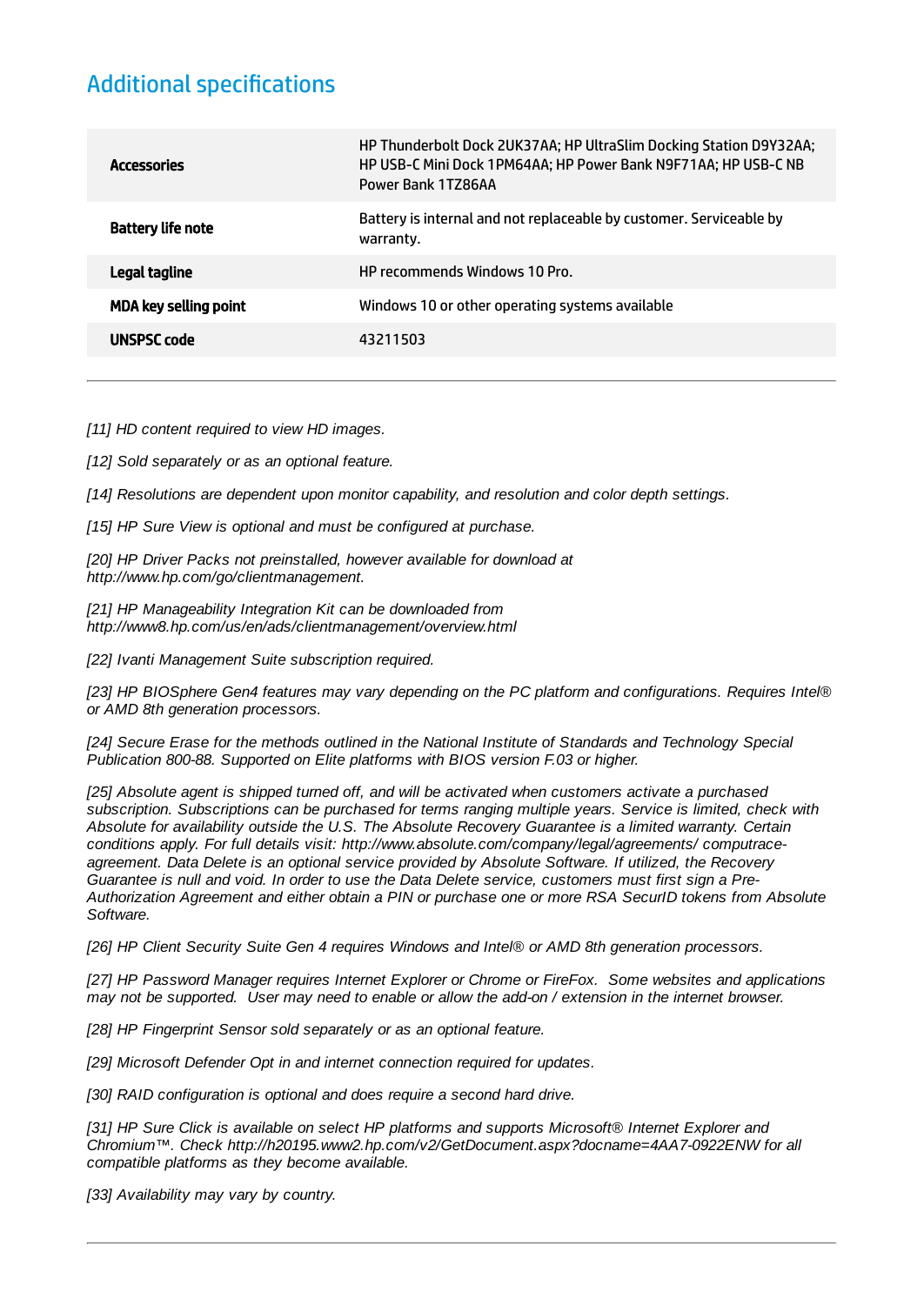### Accessories

# Cabinets and Stands

### Notebook Stands

| HP Dual Hinge II Notebook Stand    | E8F99AA |
|------------------------------------|---------|
| HP Hot Desk Stand                  | W3Z73AA |
| <b>HP Hot Desk 2nd Monitor Arm</b> | W3Z74AA |

### **Carts**

| HP 30 Charging Cart V2     | <b>T9E86AA</b> |
|----------------------------|----------------|
| HP 20 Charging Cart V2     | T9E84AA        |
| HP 30 Mgd Charging Cart V2 | <b>T9E85AA</b> |
| HP 20 Mgd Charging Cart V2 | <b>T9E83AA</b> |

### Notebook and Monitor Stands

| HP Display and Notebook II Stand | E8G00AA |
|----------------------------------|---------|
| HP Adjustable Display Stand      | AW663AA |

### Monitor Stands

HP Adjustable Dual Display Stand AW664AA

# Keyboards/Mice/Monitors and Input Devices

#### Mice

| <b>HP X4000b Bluetooth Mouse</b>      | H3T50AA                           |
|---------------------------------------|-----------------------------------|
| <b>HP UltraThin Wireless Mouse SE</b> | <b>L9V77AA</b>                    |
| <b>HP Ultra Mobile Wireless Mouse</b> | <b>H6F25AA</b>                    |
| <b>HP UltraThin Bluetooth Mouse</b>   | L9V78AA                           |
| <b>HP Wireless Premium Mouse</b>      | 1JR31AA                           |
| <b>USB Travel Mouse</b>               | G1K28AA                           |
| HP Comfort Grip Wireless Mouse        | H <sub>2</sub> L <sub>63</sub> AA |
| <b>HP USB Premium Mouse</b>           | 1JR32AA                           |
| <b>HP Slim Bluetooth Mouse</b>        | <b>F3J92AA</b>                    |
| <b>HP 3-button USB Laser Mouse</b>    | <b>H4B81AA</b>                    |
| <b>HP Elite Presenter Mouse</b>       | 2CE30AA                           |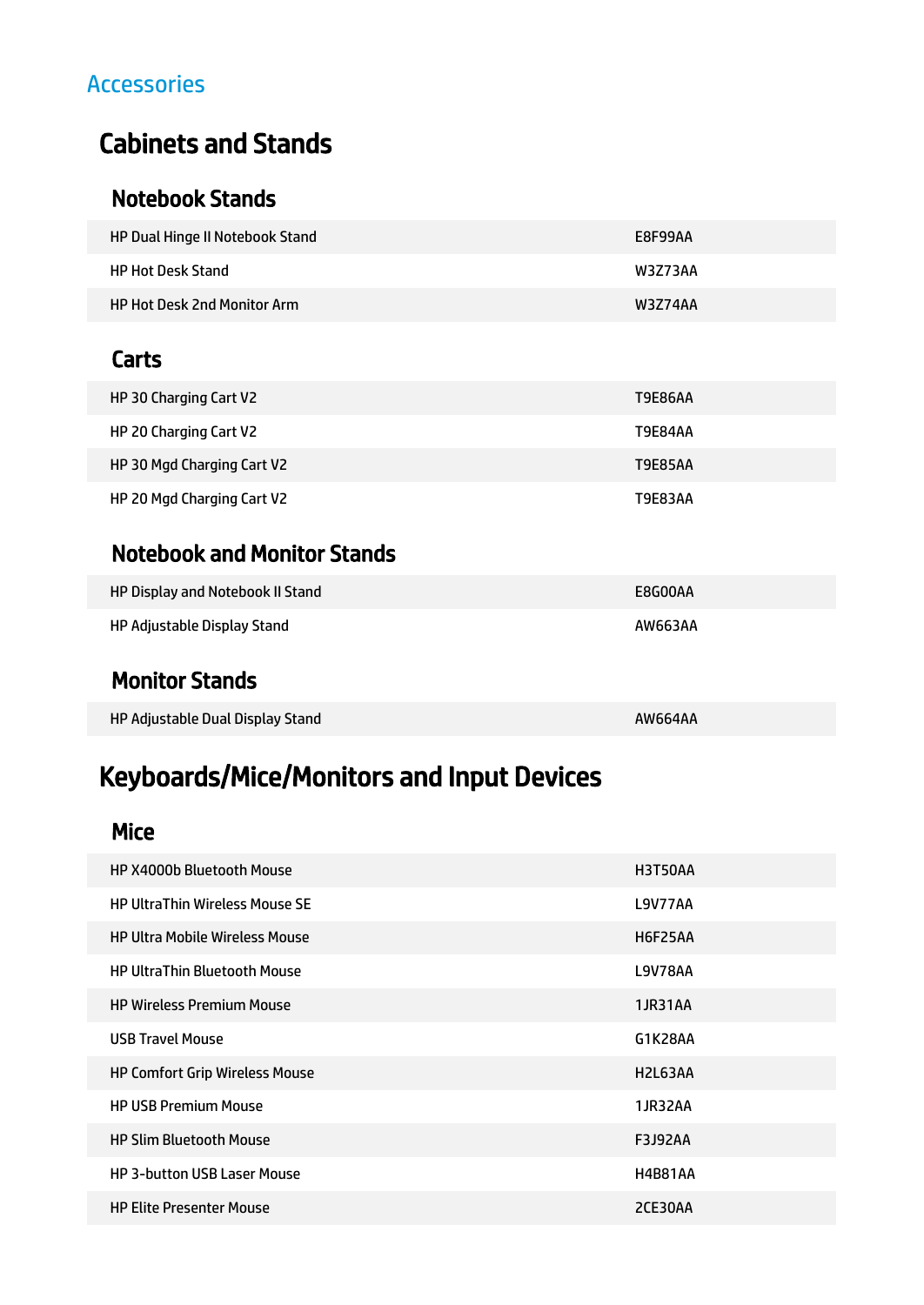## Keyboard and Mouse Kits

| HP Slim USB Keyboard and Mouse      | T6T83AA |
|-------------------------------------|---------|
| HP Wireless (Link-5) Keyboard       | T6U20AA |
| HP Slim Wireless Keyboard and Mouse | T6L04AA |
| HP USB Essential Keyboard and Mouse | H6L29AA |

# Keyboards

| HP Conferencing Keyboard           | K8P74AA |
|------------------------------------|---------|
| HP Wireless Collaboration Keyboard | Z9N39AA |

# Security and Protection

## Privacy Filter

| HP 14.1 Notebook Privacy Filter Designed by 3M | V8Z57AA |
|------------------------------------------------|---------|
| <b>HP 14-in Privacy Filter</b>                 | J6E65AA |
| HP 14-inch Privacy Filter for Touch            | 3KP52AA |

## PC Locks

| HP Dual Head Keyed Cable Lock 10 mm         | T1A64AA        |
|---------------------------------------------|----------------|
| <b>HP Essential Keyed Cable Lock</b>        | T0Y14AA        |
| <b>HP Combination Lock</b>                  | <b>T0Y15AA</b> |
| <b>HP Docking Station Cable Lock</b>        | <b>AU656AA</b> |
| <b>HP Dual Head Master Cable Lock 10 mm</b> | <b>T1A65AA</b> |
| <b>HP Essential Combination Lock</b>        | <b>T0Y16AA</b> |
| HP Keyed Cable Lock 10 mm                   | <b>T1A62AA</b> |
| HP Master Keyed Cable Lock 10mm             | T1A63AA        |
| HP Master Keyed Docking Station Cable Lock  | AY474AA        |

# Cases and Covers

## **Backpacks**

| <b>HP Essential Backpack</b>   | H1D24AA |
|--------------------------------|---------|
| HP Exec 17.3 Midnight Backpack | 1KM17AA |
| HP Powerup Backpack 17.3       | 1JJ05AA |
| HP Prelude Backpack 15.6       | 2MW63AA |

### Cases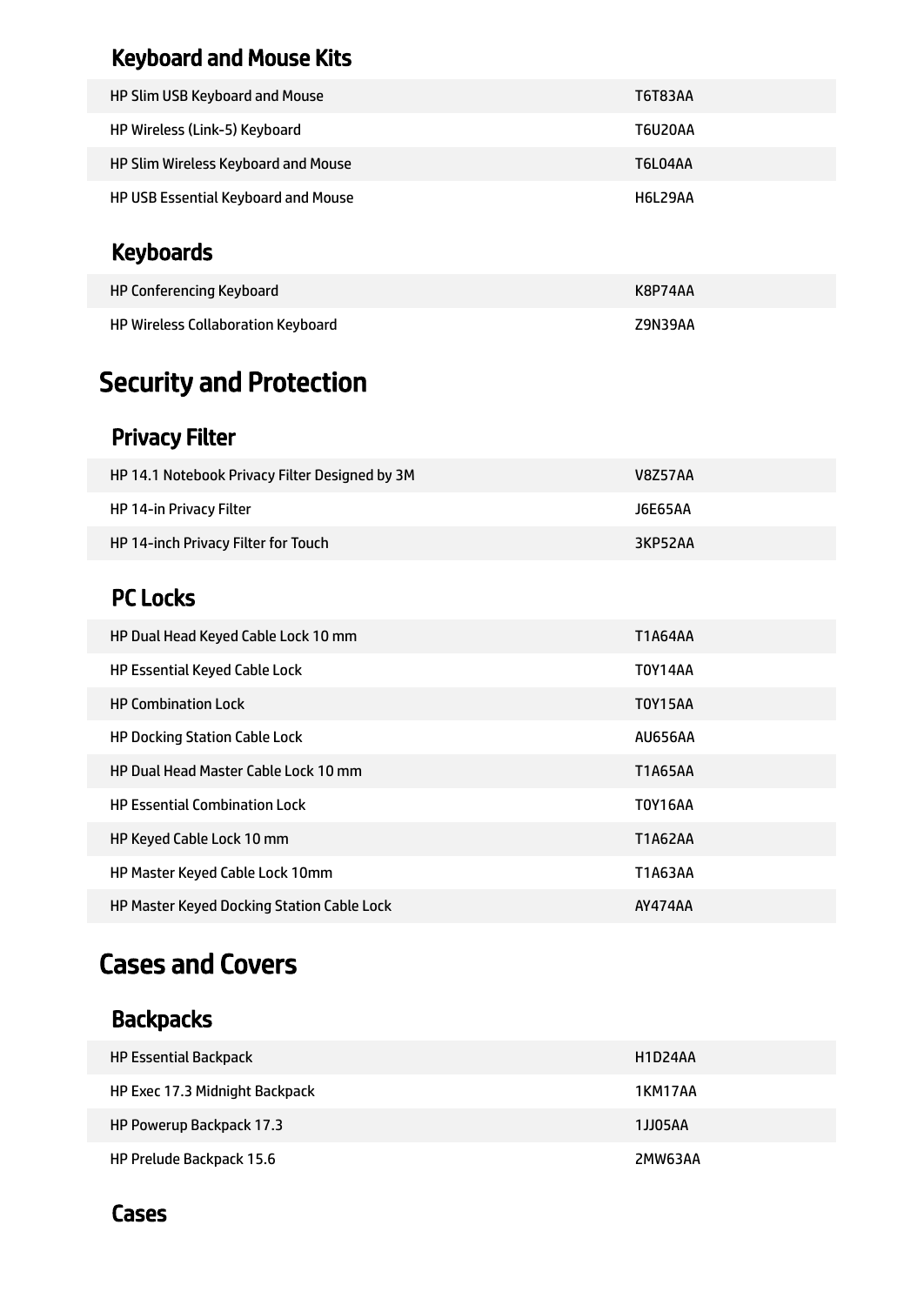| HP Prelude Top Load 15.6                   | 2MW62AA                           |
|--------------------------------------------|-----------------------------------|
| <b>HP 17.3 Business Roller Case</b>        | <b>2SC68AA</b>                    |
| HP 15.6 Business Top Load                  | <b>2SC66AA</b>                    |
| <b>HP Essential Messenger Case</b>         | <b>H1D25AA</b>                    |
| HP 17.3 Business Slim Top Load             | 2UW02AA                           |
| HP 17.3 Business Backpack                  | 2SC67AA                           |
| HP Ladies 14.0 Slim Top Load               | 2JB97AA                           |
| HP 17.3 Executive Black Backpack           | P6N23AA                           |
| HP 15.6 Prelude Top Load with Mouse Bundle | 2MW64AA                           |
| <b>HP Essential Top Load Case</b>          | H <sub>2</sub> W <sub>17</sub> AA |
| <b>HP 14.1 Business Sleeve</b>             | 2UW01AA                           |
| <b>HP Ladies Brown Leather Tote</b>        | <b>F3W12AA</b>                    |
| HP 17.3 Leather Black Top Load             | P6N25AA                           |

# Batteries/Chargers/Adapters

### Batteries

| HP CI03XL Rechargeable Battery | <b>T7B31AA</b> |
|--------------------------------|----------------|
|                                |                |

### AC Adapters

| HP 90W Slim Combo Adapter with USB | H6Y84AA        |
|------------------------------------|----------------|
| HP 65W Slim AC Adapter             | H6Y82AA        |
| HP 7.4 mm to 4.5 DC Dongle         | K0039AA        |
| <b>HP 90W Smart AC Adapter</b>     | H6Y90AA        |
| <b>HP 45W Smart AC Adapter</b>     | H6Y88AA        |
| HP 90W Slim AC Adapter             | <b>H6Y83AA</b> |
| HP 65W Smart AC Adapter            | H6Y89AA        |

## Connectivity Adapters

| HP 4.5mm and USB Dock Adapter | 2NA11AA |
|-------------------------------|---------|
|                               |         |

### Power Packs

HP Notebook Power Bank N9F71AA

# Audio/Multimedia and Communication Devices

### **Headsets**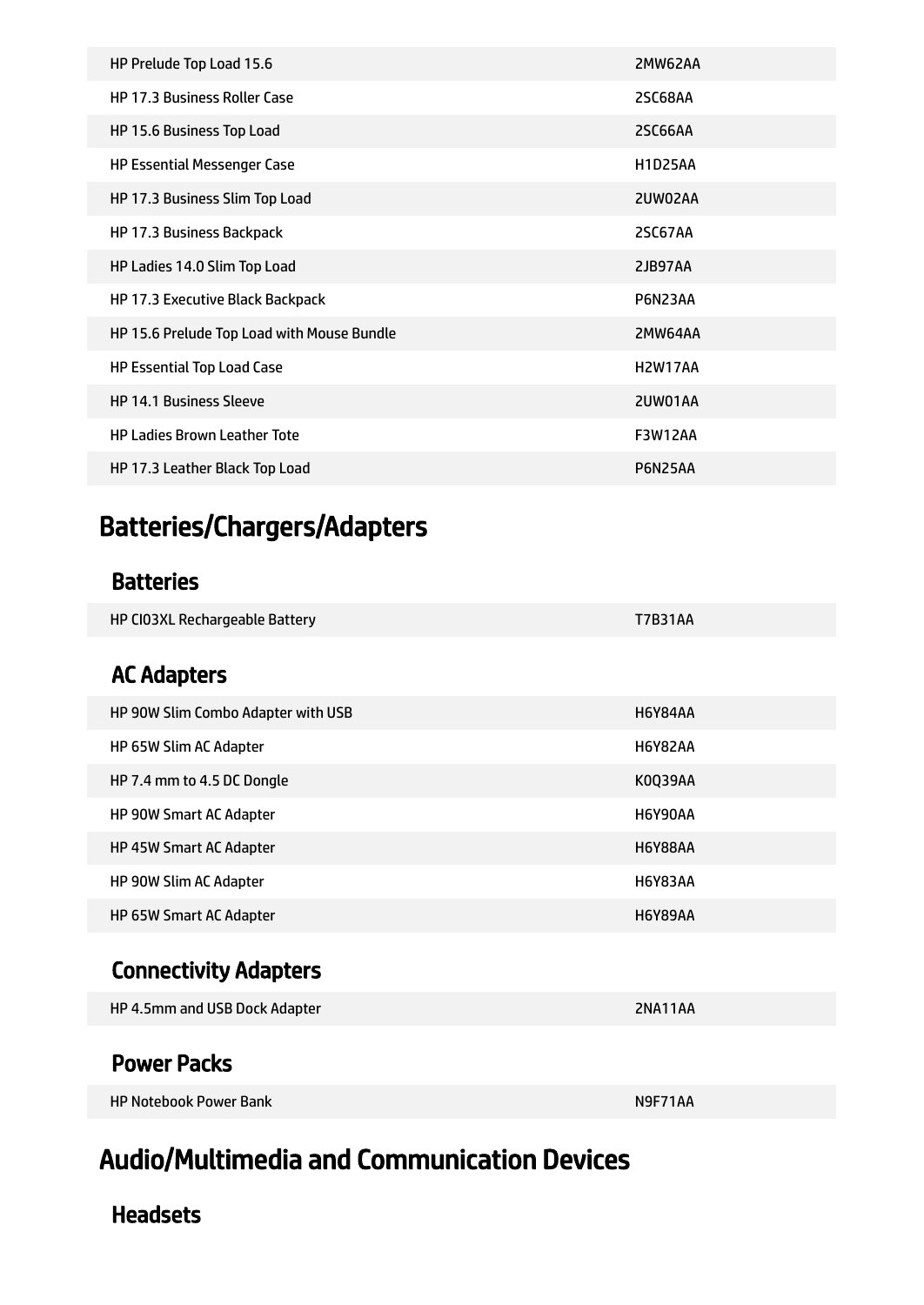| <b>HP UC Wired Headset</b>         | <b>K7V17AA</b> |
|------------------------------------|----------------|
| <b>HP UC Wireless Duo Headset</b>  | W3K09AA        |
| <b>HP Stereo 3.5mm Headset</b>     | T1A66AA        |
| <b>HP Stereo USB Headset</b>       | <b>T1A67AA</b> |
| <b>HP UC Wireless Mono Headset</b> | W3K08AA        |
|                                    |                |

### Phones

| HP UC Speaker Phone | <b>K7V16AA</b> |
|---------------------|----------------|
|                     |                |

# Cables/Cable Kits/Cable Adapters

## Cable Adapters

| HP Thunderbolt 120W G2 Cable              | 3XB94AA |
|-------------------------------------------|---------|
| <b>HP Thunderbolt Dock G2 Combo Cable</b> | 3XB96AA |
| <b>HP USB-C to USB-A Hub</b>              | Z6A00AA |
| HP USB-C to USB 3.0 Adapter               | N2Z63AA |

### Audio and Video Cables

| HP DisplayPort To VGA Adapter      | <b>F7W97AA</b> |
|------------------------------------|----------------|
| HP DisplayPort to HDMI 1.4 Adapter | F3W43AA        |
| HP DisplayPort to DVI Adapter      | <b>F7W96AA</b> |

# Docking and Port Replicators

## Docking Stations

| <b>HP USB-C Universal Dock</b>                           | 1MK33AA |
|----------------------------------------------------------|---------|
| <b>HP Monitor Stand</b>                                  | M9X76AA |
| <b>HP UltraSlim Docking Station</b>                      | D9Y32AA |
| <b>HP USB-C Dock G4</b>                                  | 3FF69AA |
| HP USB-C Universal Dock with 4.5 mm and USB Dock Adapter | 2UF95AA |
| HP Thunderbolt Dock 120W G2                              | 2UK37AA |
| <b>HP Thunderbolt Dock G2 with Combo Cable</b>           | 3TR87AA |
| HP Thunderbolt Dock 120W G2 with Audio                   | 3YE87AA |
| <b>HP TB Dock Audio Module</b>                           | 3AQ21AA |

## Port Replicators

| <b>HP USB Travel Dock</b> | T0K30AA |  |
|---------------------------|---------|--|
|                           |         |  |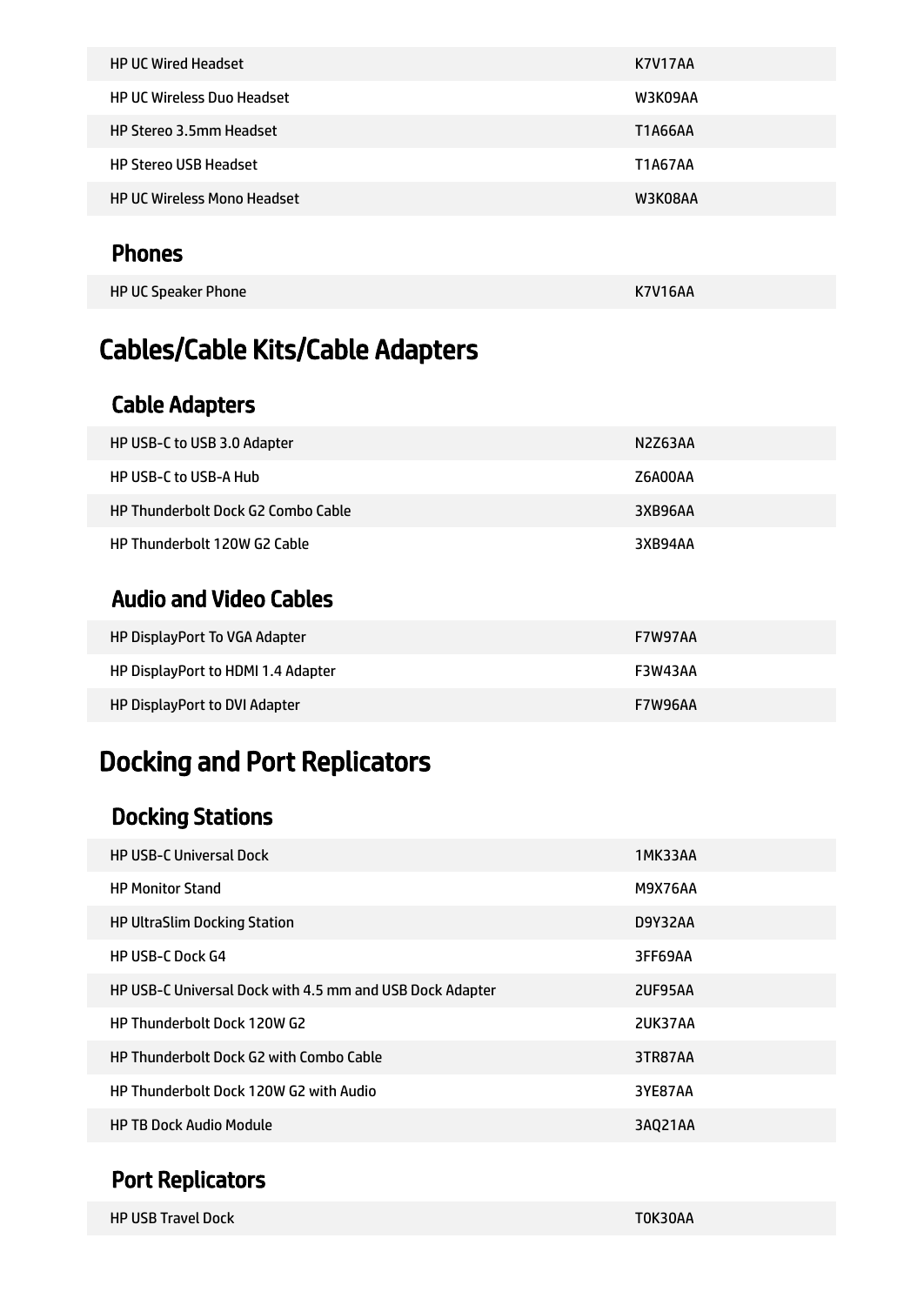| HP 3005pr USB3 Port Replicator    | Y4H06AA |
|-----------------------------------|---------|
| <b>HP USB-C Travel Dock</b>       | TOK29AA |
| HP 3001pr USB 3.0 Port Replicator | F3S42AA |

## Docking Accessories

| <b>HP USB-C Universal Dock Non Flash</b> | 3DV65AA |
|------------------------------------------|---------|
|------------------------------------------|---------|

# PC Drives and Storage

### PC Solid State Drives

| HP 128 GB TLC 2280 M.2 Solid State Drive          | 2JB95AA |
|---------------------------------------------------|---------|
| HP 256 GB TLC PCIe 3x4 NVMe M.2 Solid State Drive | 1FU87AA |
| HP 512 GB TLC PCIe 3x4 NVMe M.2 Solid State Drive | 1FU88AA |
| HP 256 GB SED TLC SATA- 3 M.2 SSD                 | 3JP90AA |

### PC SATA Hard Drives

| HP 500GB 7200rpm SATA Hard Drive<br>F3B97AA |
|---------------------------------------------|
|---------------------------------------------|

### PC DVD Drives

HP External USB DVDRW Drive F2B56AA

# Network Adapters

### Wireless LAN

| HP lt4132 LTE/HSPA+ 4G WWAN   | 1HC91AA |
|-------------------------------|---------|
| HP hs3210 HSPA+ Mobile Module | 1HC90AA |
| HP XMM™ 7360 LTE-Advance WWAN | 3FB01AA |

# **Memory**

### DDR4 Memory

| HP 4 GB 2400 MHz DDR4         | Z4Y84AA |
|-------------------------------|---------|
| HP 8 GB 2400 MHz DDR4         | Z4Y85AA |
| <b>HP 16 GB 2400 MHz DDR4</b> | Z4Y86AA |

## Disclaimer — Copyright